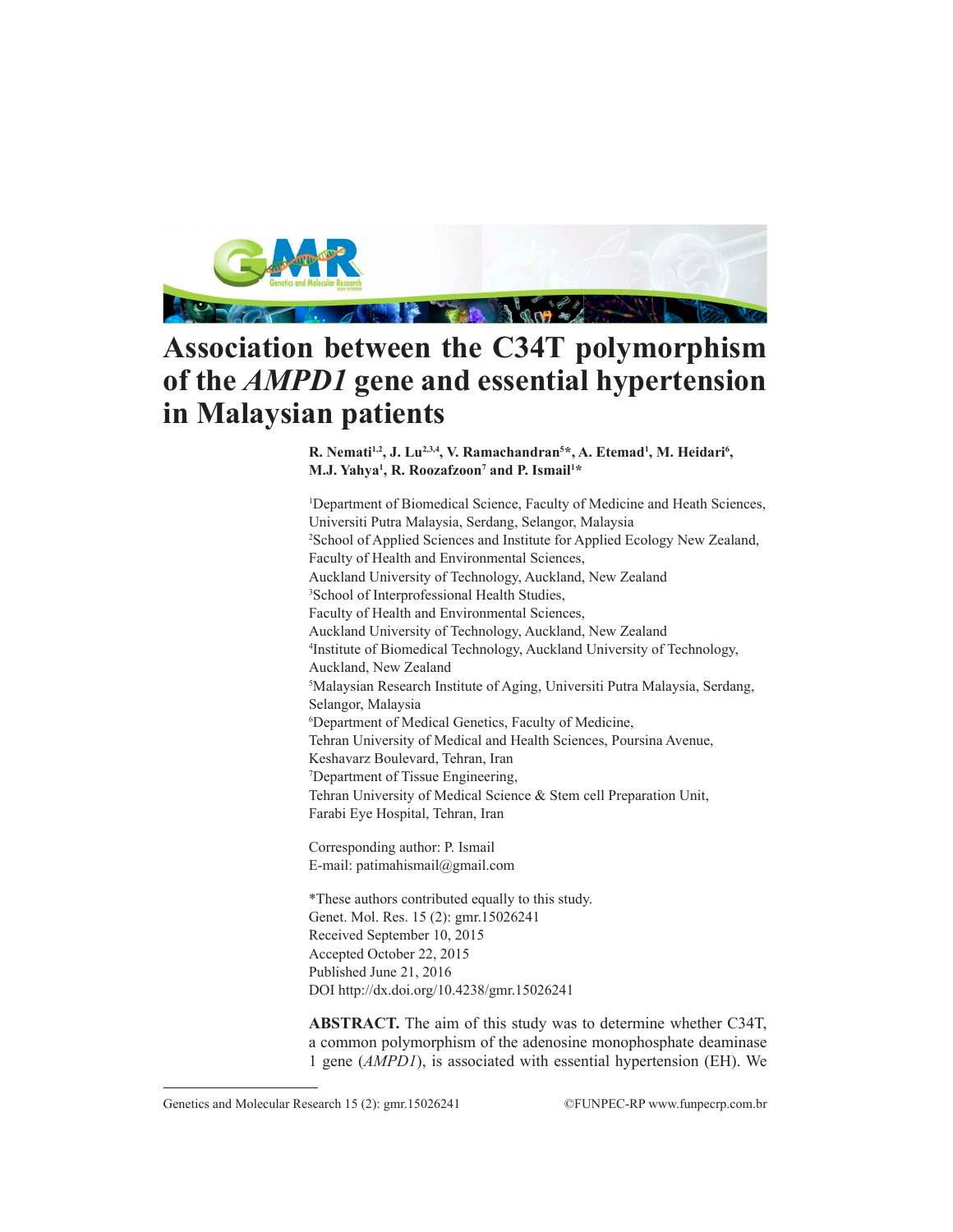hypothesize that C34T is associated with the development of EH. A casecontrol design was used for this study. The DNA was extracted using a commercial kit from the whole blood of 200 patients with hypertension and 200 subjects without hypertension from selected Malaysian ethnicities (Malays, Chinese, and Indians). Polymerase chain reaction followed by restriction fragment length polymorphism (PCR-RFLP) and agarose gel electrophoresis were used for genotyping. The C34T gene polymorphism of *AMPD1* was significantly associated with EH in the Malaysian subjects ( $P < 0.0001$ ). The genotype frequencies of CC, CT, and TT were 6%, 79%, and 15%, respectively, among hypertensive subjects, while no TT genotypes were observed in the normotensive subjects. Further, the frequency of hypertension was higher among T allele carriers than C carriers (OD =  $9.94$ ;  $95\%$ CI =  $6.851$ -14.434). There were significant differences in the systolic blood pressure, diastolic blood pressure, and pulse pressure  $(P < 0.05)$  between the normotensive and hypertensive Malaysian subjects; we believe those difference were caused by the C34T polymorphism. For the first time in Malaysia, the current study provides evidence that a common polymorphism of the *AMPD1* gene (C34T) is strongly associated with EH.

**Key words:** Essential hypertension; *AMPD1*; C34T; Polymorphism; Malaysia

## **INTRODUCTION**

Adenosine monophosphate deaminase (AMPD) converts adenosine monophosphate (AMP) to inosine monophosphate (IMP). In cases of AMPD deficiency, there is an inability to convert AMP to IMP. As a result, adenosine is produced (Morisaki et al., 1992). The *AMPD1* gene has the chromosomal locus 1p13-21 and encodes isoenzymes that are highly expressed by skeletal muscle (Morisaki et al., 1990). Two other forms of AMPD, L and E, are expressed in the liver and red blood cells (erythrocytes), respectively. The gene sequence of *AMPD1* comprises 22,455 base pairs (bp) and 16 exons (Sabina et al., 1990). C34T (rs17602729), which represents the transition C>T at the 34th nucleotide, is a nonsense mutation that results in the formation of a premature stop codon in the second exon; it is the most common type of *AMPD1* polymorphism among Caucasians, with a frequency of 10%-15%. This type of mutation occurs in more than 2% of Caucasian and African-American populations (Morisaki et al., 1992; Verzijl et al., 1998; Toyama et al., 2004; Rubio et al., 2005).

There are two types of AMPD deficiency: transmissible (or hereditary), and extrinsic (or acquired). The former is caused by the homozygous form of the C>T transition and results in reduced enzyme activity (Morisaki et al., 1992). The latter arises from a limitation of AMPD transcript availability, which results in several conditions, particularly in skeletal muscle, e.g., muscular dystrophy, or in inflammatory disorders (Hanisch et al., 2008). *AMPD1* deficiency is one of the main causes of metabolic disorders among Caucasians. There are different types of *AMPD1* deficiency; asymptomatic inherited deficiency constitutes the largest group (Sabina et al., 1990). The effect of *AMPD1* on physical activity and obesity has been

Genetics and Molecular Research 15 (2): gmr.15026241 ©FUNPEC-RP www.funpecrp.com.br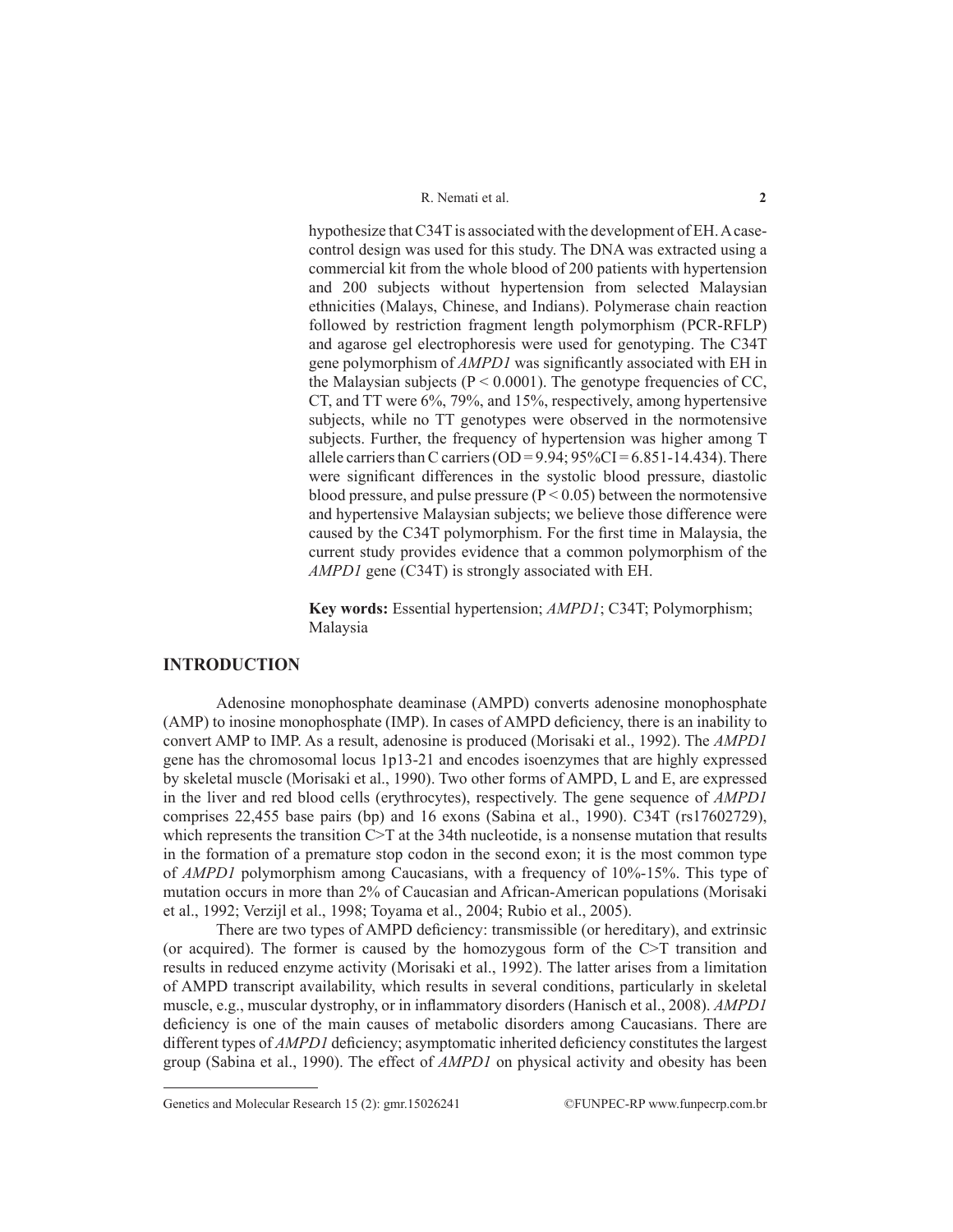documented (Safranow et al., 2011; Cieszczyk et al., 2012). However, the role of *AMPD1* gene polymorphism in cardiovascular disease (CVD) is still controversial.

More than 20% of people in industrialized countries have high blood pressure (BP) (Binder, 2007), which is known as a potent factor in the development of life-threatening diseases such as stroke, end-stage renal disease, and myocardial infarction (Whitworth and Chalmers, 2003). By definition, essential hypertension (EH) has no identifiable cause and it accounts for more than 95% of all hypertension cases. EH is a polygenic disorder, and several environmental factors, such as obesity, stress, and even eating habits, play a direct role in its etiology (Whelton, 1994). Several studies in both human and animal models have shown that more than two-thirds of BP variation is related to genes (Harrap, 1986; Kurtz and Spence, 1993; Hong et al., 1994). At least 10 polygenes may influence BP regulation (Harrap, 1986).

Malaysia consisted of different sub ethnic groups (Hatin et al., 2014) which 71% of all deaths in 2002 were due to chronic disorders, such as CVD. Based on a World Health Organization (WHO) report for 2010, the average rate of CVD in Malaysia was 2.5%, while the minimum and maximum rates were 1.4% and 25%, respectively (WHO, 2010). CVD is the number one cause of death globally; more people die annually from CVD than from any other cause (Alwan, 2011). Almost 9.4 million deaths each year, or 16.5% of all deaths, can be attributed to high BP (Lim et al., 2012). This includes 51% of deaths due to stroke and 45% of deaths due to coronary heart disease (WHO, 2010).

We hypothesize that the common *AMPD1* gene polymorphism C34T plays a role in hypertension. We genotyped subjects with and without hypertension, and assessed their phenotypic characteristics to compare both groups in terms of the genotype-phenotype relationship.

## **MATERIAL AND METHODS**

#### **Study population**

This study comprised 200 hypertensive patients who had no monogenic disorders that caused secondary hypertension, and who regularly took antihypertensive medication (the case group), and 200 normotensive subjects who were eligible to donate blood (the control group).

The subjects belonged to three main Malaysian ethnic groups: Malays, Chinese, and Indians. This association study was carried out with the ethical approval of the National Malaysian Research Registry (NMRR-12-456-12376) [KKM/NIHSEC/08/0804/P12-519] on December 6, 2012. The patients completed an informed consent form before participation in this survey and proper precautions were made to protect the privacy of all subjects. In addition, a questionnaire was distributed to all participants that recorded information on sociodemographic factors, medication status, history of hypertension in immediate relatives, and history of other diseases that could be a cause of secondary hypertension and diabetes. The follow-up protocol was made by visiting patients at the health clinic (Klinik Kesihatan, Seremban, Malaysia). The samples for the control group were obtained from individuals who donated blood in the locality of the clinic from 2011 to 2012. The three different ethnic groups (Malays, Chinese, and Indians) enabled us to compare the allele frequency and other differences between the normotensive and hypertensive groups. They were tested for the C34T polymorphism: TT (or homozygous - a rare mutation); CT (or heterozygous); and CC (common or normal homozygous).

Genetics and Molecular Research 15 (2): gmr.15026241 ©FUNPEC-RP www.funpecrp.com.br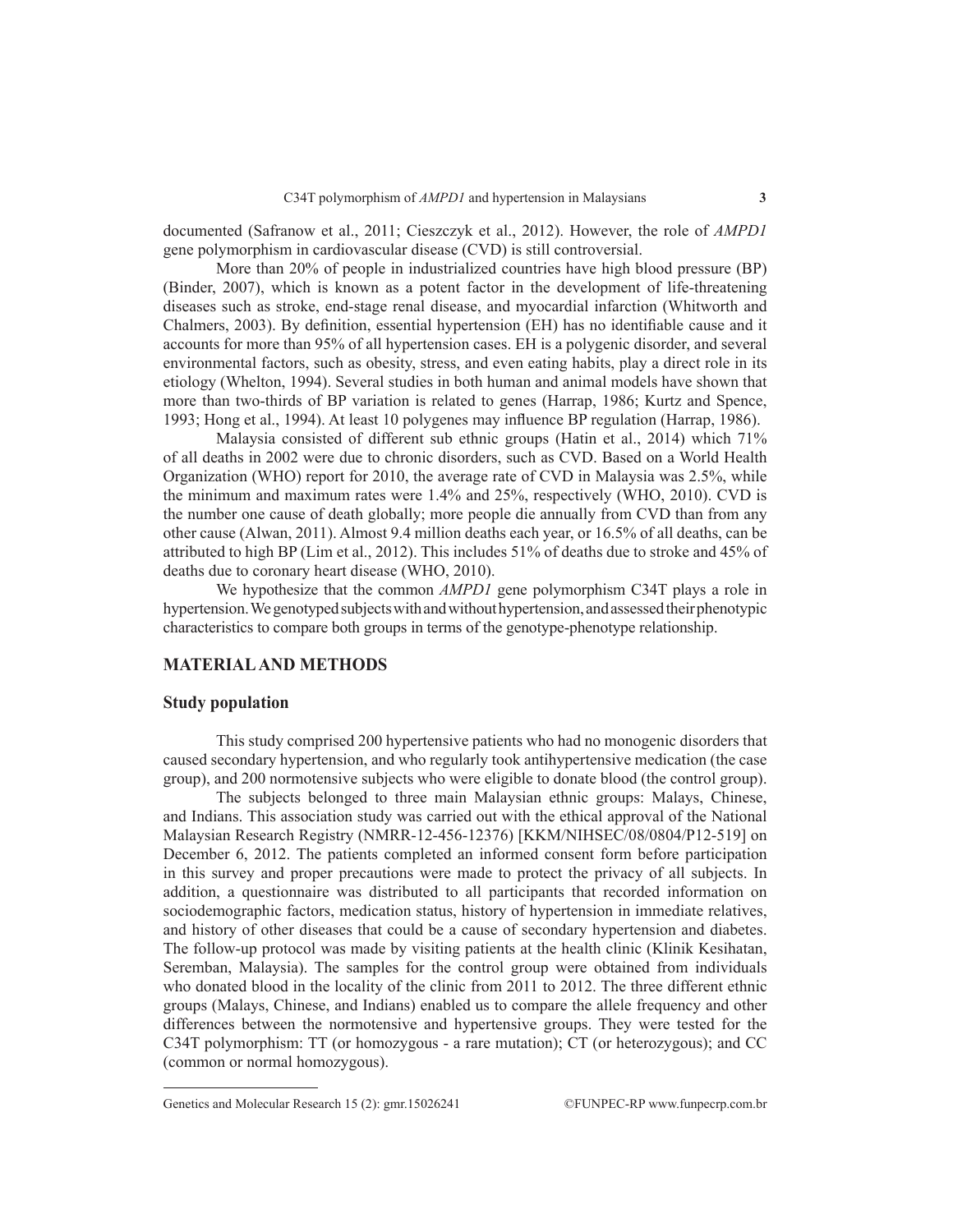# **Hypertensive subjects**

Two hundred hypertensive subjects comprising both men (54.5%) and women (45.5%) with a mean age of  $60.0 \pm 11.3$  years (odd ratio 51 to 75 years), were studied. The ethnic distribution of the group was Malays 108/200 (54%), Chinese 56/200 (28%), and Indians 36/200 (18%). Out of 200 hypertensive subjects, 105 (52.5%) were diabetic, while the rest 95  $(47.5%)$  were not. There was a familial history of high BP in  $112/200$  of the subjects (56%), and the remaining 88/200 (44%) had no familial history of hypertension. Overall, 130/200 (65%) of the patients had high systolic blood pressure (SBP) during follow-up, while 50/200 (25%) had high diastolic blood pressure (DBP) at the time of recruitment.

## **Normotensive subjects**

The control group comprised 200 people from three ethnic groups: Malays, 112 (56%), Chinese, 54 (27%), and Indians 34 (17%). The mean age of the controls was  $28.6 \pm$ 8.0, (odd ratio 18 to 31 years).

#### **Sample collection and study measurements**

Hypertension diagnosis was based on blood pressure measurements conducted at least three times within a 10 min period. Then, the average SBP and DBP were determined, and the arterial blood pressure (ABP) was calculated as  $[(2 \times DBP) + SBP]/3$ . The pulse pressure was defined as SBP minus DBP. The body mass index (BMI) was also determined. To eliminate erroneous extreme blood pressure values, all SBP values of >180 or <85 mmHg and all DBP values of >110 or <40 mmHg were used unless the difference between the first and second measurements was >10 mmHg; this phenomenon was more common in some subjects who had taken antihypertensive drugs. Thus, 10 and 5 mmHg were added to adjust SBP and DBP, respectively, as previously recommended (Cui et al., 2003). Blood samples were obtained for biochemical testing and to extract genomic DNA. Vein blood was collected after 8-12 h of fasting and 10 min of rest to determine the lipid profile and fasting blood sugar (FBS). The clotted blood samples were centrifuged, and the serum was quickly frozen in aliquots and kept at -80°C until required for further analysis.

#### **Genotyping and single nucleotide polymorphism (SNP) selection**

*AMPD1* was selected based on its effect on metabolic syndrome and inflammatory factors. It has been reported that the C34T polymorphism of *AMPD1* may reduce some of the adverse effects of the inflammatory response, such as tumor necrosis factor-alpha (TNF- $\alpha$ ) production (Wagner et al., 1998). In addition, reduced physical activity has been observed among mutated carriers of *AMPD1* (Cieszczyk et al., 2012). The gene and its polymorphism were selected from published research found on PubMed.

#### **DNA extraction**

Genomic DNA was extracted using a Vacutainer® (BD Diagnostics, Oxford, UK)

Genetics and Molecular Research 15 (2): gmr.15026241 ©FUNPEC-RP www.funpecrp.com.br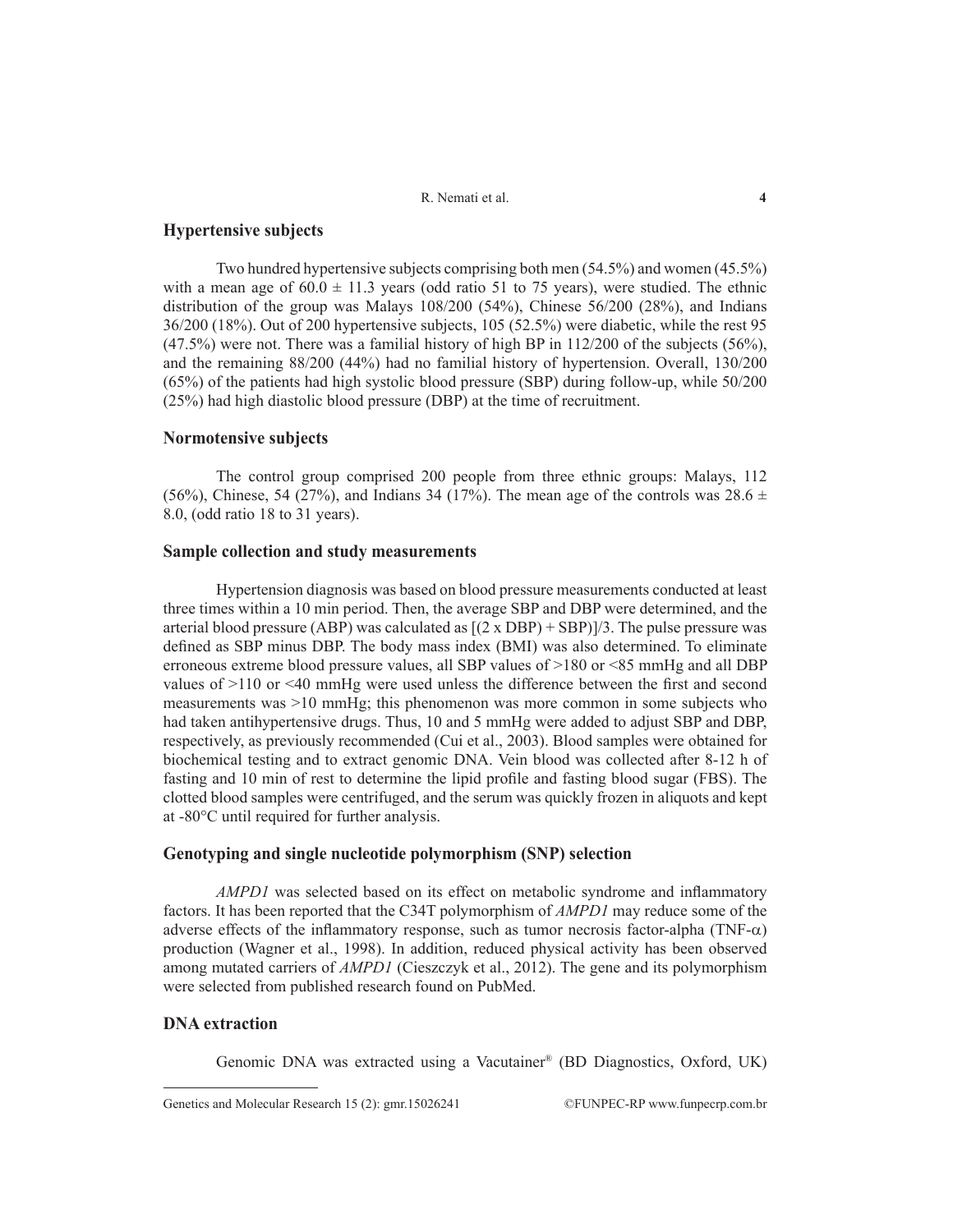containing 5 mL K3-EDTA anticoagulant (EDTA is ethylenediaminetetraacetic acid) and an innuPREP Blood DNA mini kit (Matrioux Snd Bhd, Germany), and stored at -80°C until required. The purity of the extracted DNA for all normotensive and hypertensive samples (400 subjects) was determined by measuring the ratio of the absorbance at 260 and 280 nm ( $A_{260}/_{280}$ ) before proceeding to molecular analysis.

# **Polymerase chain reaction (PCR) amplification conditions**

The second exon of the *AMPD1* gene was amplified by PCR from the genomic DNA of the whole blood. The forward primer was 5'-CAT ACA GCT GAA GAG ACA-3' and the reverse primer was 5'-AAC ACT GCT GAA AAA TAG-3' (Lim et al., 2012). The primers used to amplify the human *AMPD1* gene polymorphism C34T were selected from the published research (Online Mendelian Inheritance in Man, 102770). The PCR was carried out in a total volume of 25  $\mu$ L which comprised: 5  $\mu$ L Master Mix 5X (Ampliqon, PCR Enzymes & Bioreagents, Denmark); 17.5  $\mu$ L sterile dH<sub>2</sub>O; 7.5 nmol of each primer (Biosune, China); and 40 ng genomic DNA. The amplification protocol was: initial denaturation at 94°C for 5 min; 35 cycles of denaturation at 94°C for 30 s, annealing at 55.4°C for 30 s, and extension at 72°C for 28 s; and a final extension at 72°C for 5 min. The size of the expected PCR product was 119 bp. The amplification was executed using a C1000™ Thermocycler (Bio-Rad, USA). The PCR product quality was checked by electrophoresis on 2% agarose gel stained with GelRed (nucleic acid gel stain, 10,000X in dimethyl sulfoxide, USA), followed by a 20-1000 bp DNA marker, whereupon it was photographed using a GelDoc Imaging System (Bio-Rad, USA).

# **Restriction fragment length polymorphism (RFLP)**

Following PCR, enzymatic digestion was carried out by RFLP to detect the C34T polymorphism in the second exon of *AMPD1* based on the method reported previously (Safranow et al., 2009). The 119-bp PCR product was cleaved into 98 and 21 bp sequences in the presence of the normal fragment. The C>T substitution changes the ACGT fragment of the recognition site to ATGT. The enzyme-incubated PCR products were electrophoresed on 10% polyacrylamide gel and stained with GelRed. The exact size of the restriction product was measured using a DNA marker (20 -1000 bp DNA Ladder; TaKaRa, Japan). Fragments were captured with a GelDoc Imaging System (Bio-Rad, USA).

## **Statistical analysis**

The chi-squared test was used to analyze differences in the *AMPD1* genotype and the distribution of alleles between the case and control groups. The general linear model and one way analysis of variance were applied to compare genotype and phenotype frequencies. The Hardy-Weinberg equilibrium (HWE) was used to check the genotype distributions. The Student *t*-test was used to compare the mean between and within the groups. The statistical tests were performed using the SPSS software (version 20.0, Chicago, IL, USA) and  $P < 0.05$ was considered statistically significant.

Genetics and Molecular Research 15 (2): gmr.15026241 ©FUNPEC-RP www.funpecrp.com.br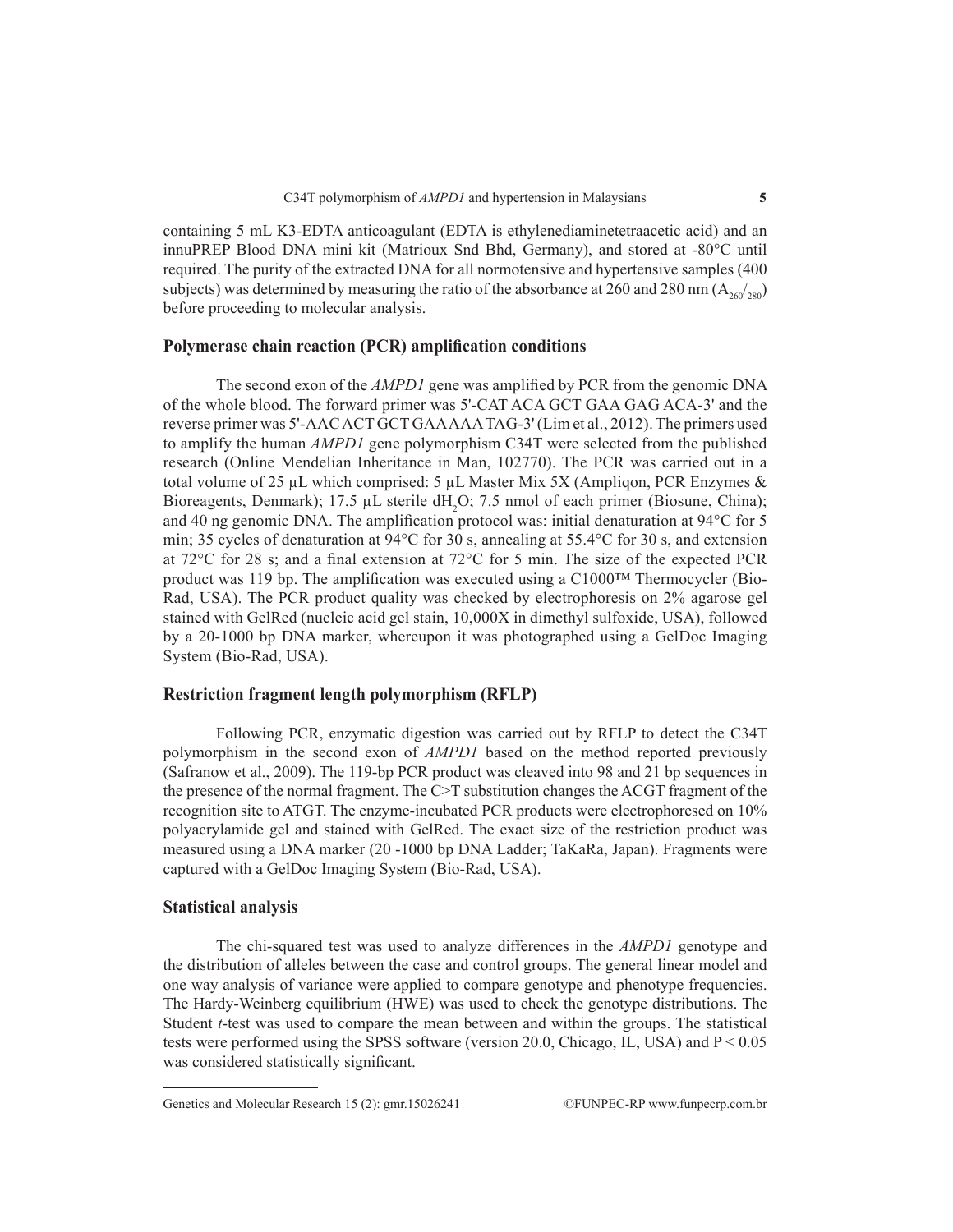# **RESULTS**

## **Demographic and clinical characteristics of study subjects**

A comparison between the case and control groups is given in Table 1. Subjects aged  $60.06 \pm 11.33$  (95%CI age range 51-75 years), followed by 28.65  $\pm$  8.03 (95%CI age range 18-31 years) constituted the biggest proportion of samples within the case and control groups, respectively. Incidentally, there were significantly more males than females among the hypertensive subjects (109 (54.5%) compared with 91 (45.5%), respectively), but there were equal numbers of either gender among the normotensive subjects.

|                          | <b>Table 1.</b> Sociodemographic and blood biochemical characteristics of the subjects. |                    |         |
|--------------------------|-----------------------------------------------------------------------------------------|--------------------|---------|
| Characteristics          | EH subjects                                                                             | Healthy subjects   | P value |
| Number (N)               | 200                                                                                     | 200                | ٠       |
| Gender (M/F)             | 109/91                                                                                  | 100/100            | ٠       |
| Age (years)              | $60.06 \pm 11.33$                                                                       | $28.65 \pm 8.03$   | < 0.05  |
| FBS (mM)                 | $6.37 \pm 2.28$                                                                         | $4.41 \pm 1.11$    | < 0.05  |
| $LDL-C$ (mM)             | $3.01 \pm 1.06$                                                                         | $4.55 \pm 1.35$    | < 0.05  |
| $HDL-C$ (mM)             | $1.29 \pm 0.35$                                                                         | $1.12 \pm 0.30$    | >0.05   |
| $TC$ (mM)                | $4.6 \pm 1.08$                                                                          | $5.34 \pm 1.23$    | >0.05   |
| TG(mM)                   | $1.5 \pm 0.58$                                                                          | $1.68 \pm 1.06$    | < 0.05  |
| $SBP$ (mmHg)             | $148.66 \pm 20.81$                                                                      | $125.78 \pm 14.82$ | < 0.05  |
| $DBP$ (mmHg)             | $81.99 \pm 11.54$                                                                       | $78.81 \pm 7.69$   | < 0.05  |
| BMI (kg/m <sup>2</sup> ) | $26.79 \pm 4.98$                                                                        | $24.76 \pm 4.95$   | >0.05   |

 $EH$  = essential hypertension; FBS = fasting blood sugar; LDL-C = low-density lipoprotein cholesterol; HDL-C = high-density lipoprotein cholesterol; TC = total cholesterol; TG = triglyceride; SBP = systolic blood pressure; DBP  $=$  diastolic blood pressure; BMI = body mass index; Data presented as means  $\pm$  SD.

# **Genotype frequencies**

The results of gel electrophoresis for the C34T polymorphism of the *AMPD1* gene are shown in Figure 1. Based on the HWE, there was a significant association between the C34T polymorphism of *AMPD1* and EH in the Malaysian subjects. The allele ( $P < 0.0001$ ) and genotype  $(P < 0.001)$  frequencies within the case and control groups were significantly different (Table 2). The frequency of the C allele in the control group was much greater than in the case group (89.25 *vs* 45.50%, respectively). In contrast, the frequency of the T allele in the case group was much greater than in the control group (54.5 *vs* 10.75%, respectively). No TT genotype was observed in the control group. The frequency of hypertension was 9.94 times higher in the T allele carriers than in the C carriers ( $OR = 9.94$ ;  $95\%CI = 6.851 - 14.434$ ). The majority of normotensive subjects carried the homozygous CC genotype [157 (78.5%)], and the majority of hypertensive subjects carried the heterozygous CT genotype [158 (79%)] (Table 2).

# **Clinical patterns of different genotypes in the hypertensive group**

The clinical features of the 200 hypertensive subjects with the C34T polymorphism of the *AMPD1* gene are given in Table 3. The CC genotype had the lowest frequency in the population (12 subjects) and the lowest level of SBP observable in that group (132.0  $\pm$  16.5,

Genetics and Molecular Research 15 (2): gmr.15026241 ©FUNPEC-RP www.funpecrp.com.br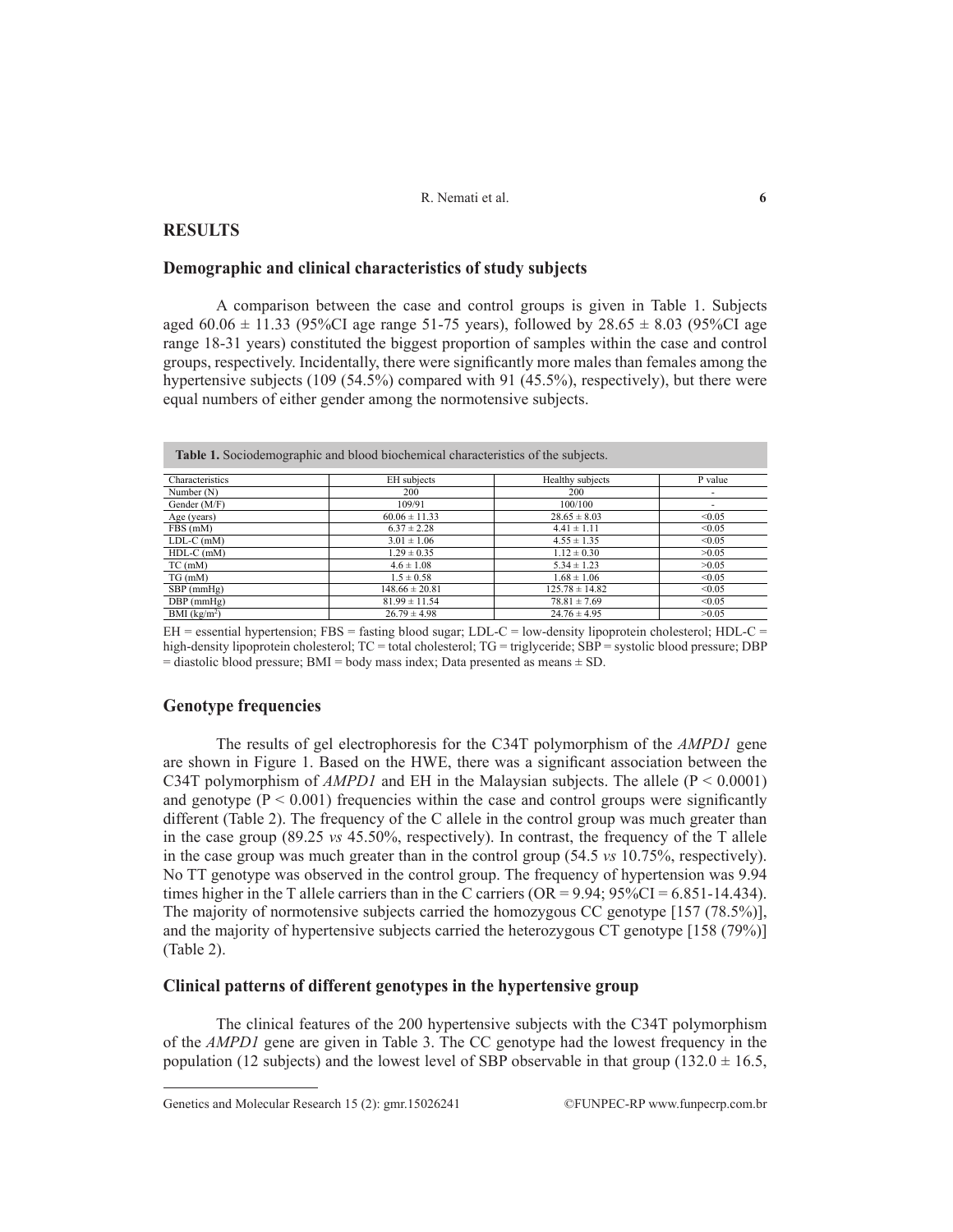

**Figure 1.** Results of electrophoresis on agarose gel for the C34T polymorphism of the *AMPD1* gene. *Lane 1* = wild type, 119 bp; *lane 2* = homozygous, 98 and 21 bp; *lane 3* = heterozygous, 119, 98, and 21 bp; *lane 4* = negative control; *lane 5* = 20-1000-bp DNA marker.

| <b>Table 2.</b> Genotype and allele frequencies of the subjects. |             |                      |         |             |                    |  |  |  |
|------------------------------------------------------------------|-------------|----------------------|---------|-------------|--------------------|--|--|--|
| Subjects ( $N = 200$ )                                           |             | Genotype frequencies |         |             | Allele frequencies |  |  |  |
|                                                                  | CC          |                      |         |             |                    |  |  |  |
| Hypertensive                                                     | 12 (6%)     | 158 (79%)            | 30(15%) | 182 (45.50) | 218 (54.50)        |  |  |  |
| Normotensive                                                     | 157 (78.5%) | 43 (21.5%)           |         | 357 (89.25) | 43 (10.75)         |  |  |  |
| P value                                                          |             | < 0.001              |         |             | < 0.0001           |  |  |  |

 $P < 0.05$ ). In contrast, DBP was higher in CC carriers than in CT and TT carriers (88.5  $\pm$ 12.7,  $P < 0.05$ ). Likewise, the lowest pulse pressure was detected in the CC carriers, while the CT carriers had the highest pulse pressure values  $(43.5 \pm 24.8 \text{ vs } 69.4 \pm 24.6, P \le 0.05)$ . Interestingly, we found for the first time that in subjects that abstained from alcohol, only 4% had the CC genotype, while the frequency of the CT and TT genotypes was significantly higher (results not shown). We did not observe any association between normotensive groups.

| <b>Table 3.</b> Clinical features and genotypes of the hypertensive subjects. |                  |                  |                  |             |  |  |  |  |
|-------------------------------------------------------------------------------|------------------|------------------|------------------|-------------|--|--|--|--|
|                                                                               | $CC (N = 12)$    | $CT (N = 158)$   | $TT(N = 30)$     | P value     |  |  |  |  |
| BMI (kg/m <sup>2</sup> )                                                      | $27.0 \pm 4.2$   | $26.8 \pm 5.0$   | $26.4 \pm 5.1$   | P > 0.05    |  |  |  |  |
| FBS (mmol/dL)                                                                 | $6.7 \pm 2.8$    | $6.4 \pm 2.3$    | $5.8 \pm 1.5$    | P > 0.05    |  |  |  |  |
| $TC$ (mmol/dL)                                                                | $5.0 \pm 1.0$    | $4.5 \pm 1.1$    | $4.7 \pm 0.9$    | P > 0.05    |  |  |  |  |
| $HDL-C$ (mmol/dL)                                                             | $1.1 \pm 0.3$    | $1.2 \pm 0.3$    | $1.4 \pm 0.4$    | P > 0.05    |  |  |  |  |
| $LDL-C$ ( $mmol/dL$ )                                                         | $3.5 \pm 1.1$    | $2.9 \pm 1.0$    | $2.9 \pm 0.9$    | P > 0.05    |  |  |  |  |
| Triglycerides (mmol/dL)                                                       | $1.5 \pm 0.6$    | $1.4 \pm 0.5$    | $1.5 \pm 0.5$    | P > 0.05    |  |  |  |  |
| $SBP$ (mmHg)                                                                  | $132.0 \pm 16.5$ | $150.4 \pm 20.7$ | $146.0 \pm 20.0$ | $P = 0.009$ |  |  |  |  |
| $DBP$ (mmHg)                                                                  | $88.5 \pm 12.7$  | $81.0 \pm 11.4$  | $84.5 \pm 10.6$  | $P = 0.03$  |  |  |  |  |
| Pulse pressure (mmHg)                                                         | $43.5 \pm 24.8$  | $69.4 \pm 24.6$  | $61.4 \pm 23.7$  | $P = 0.02$  |  |  |  |  |
| $MAP$ (mm $Hg$ )                                                              | $103.0 \pm 7.9$  | $104.1 \pm 9.8$  | $105.0 \pm 9.1$  | P < 0.05    |  |  |  |  |

Data are reported as means ± SD or number (percentage) of patients with indicated genotype; BMI = body mass index; FBS = fasting blood sugar; TC = total cholesterol; SBP = systolic blood pressure; DBP = diastolic blood pressure; MAP = mean arterial pressure.

Genetics and Molecular Research 15 (2): gmr.15026241 ©FUNPEC-RP www.funpecrp.com.br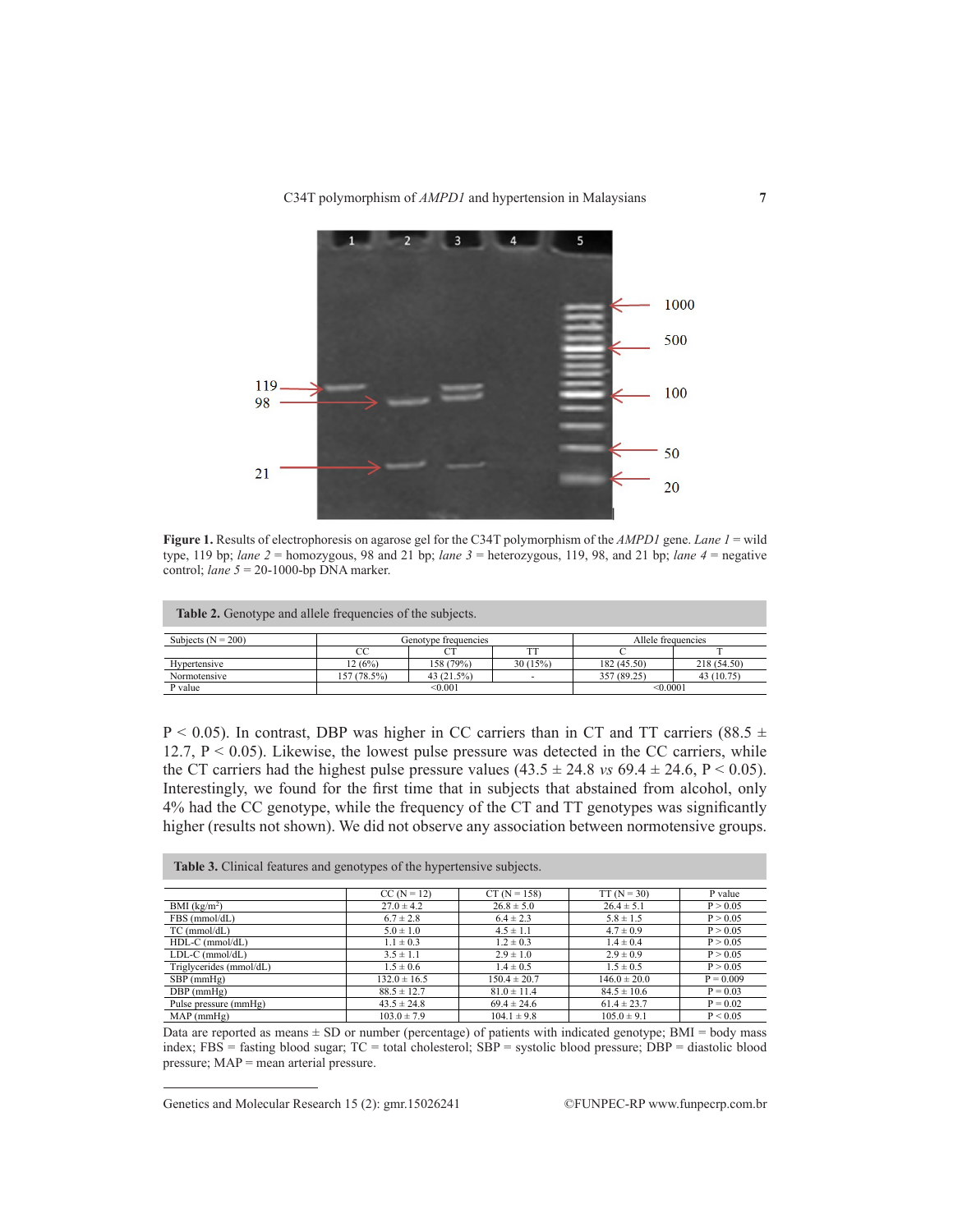# **DISCUSSION**

To the best of our knowledge, no one has attempted to analyze the association between an *AMPD1* polymorphism and EH in a Malaysian population, and this is the first comprehensive report on the C34T polymorphism of *AMPD1*.

In the present study, the second exon of the *AMPD1* gene was analyzed in hypertensive and normotensive subjects. The same outcomes were reported by Safranow et al. (2009) using the same method (RFLP), with clear evidence from genotyping. Our results revealed that in the Malaysian population, the most common *AMPD1* polymorphism (C34T) is strongly associated with EH ( $P < 0.001$ ). In other words, a significant association was observed in hypertensive subjects. In contrast, no significant association was observed in the normotensive group. We assumed that C34T may lead to the development of EH and found that C allele carriers have a lower risk of becoming hypertensive, while T allele carriers have a higher risk (OR = 9.49,  $95\%CI = 5.62-16.02$ ), which may show that T allele carriers do not benefit from the compensatory effect of adenosine on the development of hypertension (Shryock and Belardinelli, 1997), while C allele carriers may experience protection from hypertension.

In this study, we found that the C34T polymorphism of the *AMPD1* gene leads to increased SBP and DBP, while previous studies suggested that *AMPD1* may have promising effects on cardiovascular diseases (Feldman et al., 1999; Loh et al., 1999; Anderson et al., 2000). SBP was significantly lower in the CC carriers, in contrast to the results reported by Safranow et al. (2009). In comparison with Safranow et al.'s study (2009) we detected 30 EH subjects who were carriers of the TT genotype. Moreover, Safranow et al. (2009) reported no significant association between SBP and genotype, although DBP was higher in the CC genotype carriers than in the other subjects. In this study, we found a 2% *AMPD1* deficiency in the CT (or heterozygous) genotype, which agrees with previous studies (Morisaki et al., 1992; Verzijl et al., 1998). However, our findings from this study were not in general agreement with those of previous researchers, who claimed that *AMPD1* polymorphisms have no harmful effect on the human body (Verzijl et al., 1998).

In this study, there was no significant association between genotypes and BMI, which is in agreement with previous studies (Rico-Sanz et al., 2003; Kolek et al., 2005; Agewall and Norman, 2006; Collins et al., 2006). In addition, we did not observe a significant association between genotypes and the level of FBS. Although TT carriers had low levels of FBS, the previous studies have demonstrated that mutation in *AMPD1* may be related to insulin resistance or a reduced level of obesity and hyperglycemia among people who suffer from coronary artery disease (Goodarzi et al., 2005; Safranow et al., 2009). In this study, however, we did not observe any significant association between genotype carriers and type 2 diabetes or obesity in subjects ( $P > 0.05$ ). Theoretically, AMP-activated protein kinase (AMPK) is influenced by *AMPD1* activity, which induces cellular glucose uptake and affects the incidence of diabetes (Gerbitz et al., 1996). We did not observe any significant difference between the case and control groups with regard to lipid profile  $(P > 0.05)$ . *AMPD1* is mostly expressed in skeletal muscle; therefore, the reason this gene has an impact on EH remains unclear.

Adenosine, which is released as a consequence of *AMPD1* deficiency, is capable of abating the expression of TNF-α (Wagner et al., 1998). TNF-α is a potent inflammatory factor, so it would be expected to reduce the development of hypertension; the current study shows that 79% of hypertensive subjects are carriers of the CT genotype (Table 2). It has already

Genetics and Molecular Research 15 (2): gmr.15026241 ©FUNPEC-RP www.funpecrp.com.br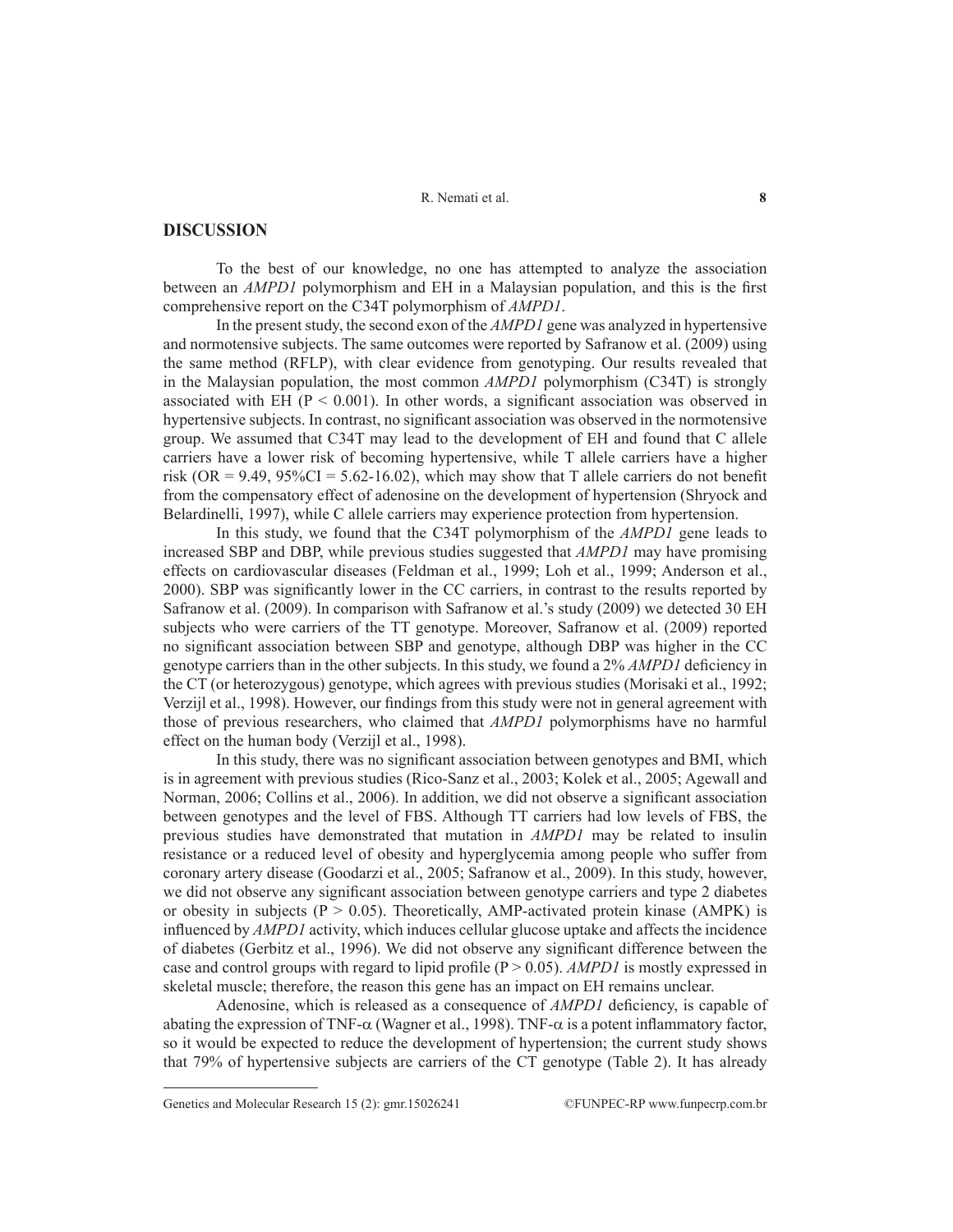been shown that TT carriers have a higher level of TNF-α compared with CC carriers (Mizuno et al., 2006). This may explain why the frequency of hypertension is higher in T carriers than in wild-type carriers. As shown in Table 2, we did not observe any TT carriers in the control group.

Several advantages of adenosine production have been suggested, including reducing hypertension (Leesar et al., 1997; Antman et al., 2000; Pomerantz et al., 2000). However, in this study we found that despite *AMPD1* deficiency, which is observed among heterozygous and mutated homozygous carriers, adenosine has no compensatory effect on the development of hypertension in patients. Cieszczyk et al. (2012) demonstrated that T allele carriers are less athletic than C carriers. Although some studies have shown that the C34T polymorphism of *AMPD1* has an advantageous effect on heart failure survival (Loh et al., 1999), other studies totally disagree with this assumption (Morisaki et al., 1990; Anderson et al., 2000). This may be due to the nature of the local release of adenosine in myocytes or the catalytic activity of *AMPD1*. Therefore, this discovery may help us to learn more about hypertension, as more physical activity has an inverse effect on its development.

# **Study limitations**

The sample size of this study was relatively moderate. The control subjects were younger than the hypertensive subjects owing the randomness of the selections. Another limitation was the measurement *AMPD1* enzyme activity. We did not know the exact *AMPD1* enzyme activity that would have enabled us to determine the relationship between enzyme activity and EH status. Unfortunately, owing to the limited information on the effect of *AMPD1* gene polymorphisms on hypertension, it was very difficult to compare the outcomes of different populations with our findings.

## **CONCLUSION**

In brief, the present study shows that the C34T polymorphism of *AMPD1* is significantly associated with EH. C34T is an independent risk factor for EH and a potential genetic marker for increased susceptibility to EH in Malaysians. Our results could be extended to larger populations because we did include different ethnicities. Our study suggests that *AMPD1* genotypes may provide new insight into the etiology of EH. The C34T polymorphism alone may not be the determining factor for EH, which is a multifactorial disease, but it could improve our understanding of EH and its probable causes. Hypertension is predicted to affect more than 1 billion people by 2025. Although treatment of hypertension is possible, applying and manipulating the results obtained in this study may help prevent this "silent killer".

#### **Conflicts of interest**

The authors declare no conflict of interest.

# **ACKNOWLEDGMENTS**

We would like to thank Dr. Khoshzaban, Head of Ocular Research at Farabi Hospital, Tehran, Iran, and Morteza Nemati, Zeinab Rabiei Gilani, and Mahshid Shahrzad for scientific

Genetics and Molecular Research 15 (2): gmr.15026241 ©FUNPEC-RP www.funpecrp.com.br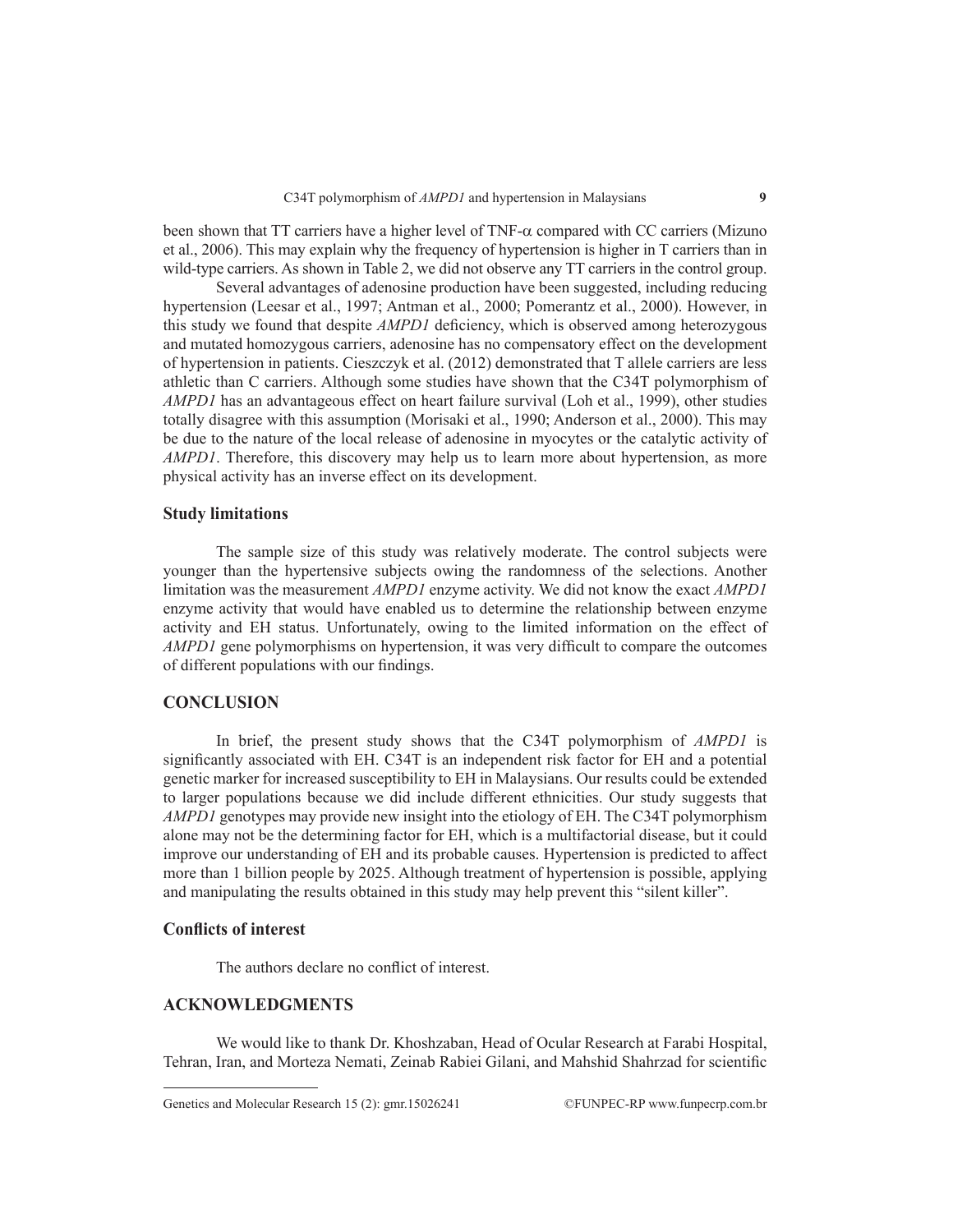advice during this study. We would also like to send our appreciation to the volunteers who participated in this study. This study was funded by the Farabi Eye Research Center Hospital, Tehran, Iran.

# **REFERENCES**

- Agewall S and Norman B (2006). Association between *AMPD1* gene polymorphism and coagulation factors in patients with coronary heart disease. *Pathophysiol. Haemost. Thromb.* 35: 440-444. http://dx.doi.org/10.1159/000102051 Alwan A (2011). Global status report on noncommunicable diseases 2010. World Health Organization, Geneva.
- Anderson JL, Habashi J, Carlquist JF, Muhlestein JB, et al. (2000). A common variant of the *AMPD1* gene predicts improved cardiovascular survival in patients with coronary artery disease. *J. Am. Coll. Cardiol.* 36: 1248-1252. http://dx.doi.org/10.1016/S0735-1097(00)00850-0
- Antman E, Bassand JP, Klein W, Ohman M, et al. (2000). Myocardial infarction redefined a consensus document of The Joint European Society of Cardiology/American College of Cardiology Committee for the redefinition of myocardial infarction. *J. Am. Coll. Cardiol.* 36: 959-969. http://dx.doi.org/10.1016/S0735-1097(00)00804-4
- Binder A (2007). A review of the genetics of essential hypertension. *Curr. Opin. Cardiol.* 22: 176-184. http://dx.doi. org/10.1097/HCO.0b013e3280d357f9
- Cieszczyk P, Ostanek M, Leońska-Duniec A, Sawczuk M, et al. (2012). Distribution of the *AMPD1* C34T polymorphism in Polish power-oriented athletes. *J. Sports Sci.* 30: 31-35. http://dx.doi.org/10.1080/02640414.2011.623710
- Collins RP, Palmer BR, Pilbrow AP, Frampton CM, et al. (2006). Evaluation of *AMPD1* C34T genotype as a predictor of mortality in heart failure and post-myocardial infarction patients. *Am. Heart J.* 152: 312-320. http://dx.doi. org/10.1016/j.ahj.2005.12.015
- Cui JS, Hopper JL and Harrap SB (2003). Antihypertensive treatments obscure familial contributions to blood pressure variation. *Hypertension* 41: 207-210. http://dx.doi.org/10.1161/01.HYP.0000044938.94050.E3
- Feldman AM, Wagner DR and McNamara DM (1999). *AMPD1* gene mutation in congestive heart failure: new insights into the pathobiology of disease progression. *Circulation* 99: 1397-1399. http://dx.doi.org/10.1161/01.CIR.99.11.1397
- Gerbitz KD, Gempel K and Brdiczka D (1996). Mitochondria and diabetes. Genetic, biochemical, and clinical implications of the cellular energy circuit. *Diabetes* 45: 113-126. http://dx.doi.org/10.2337/diab.45.2.113
- Goodarzi MO, Taylor KD, Guo X, Quiñones MJ, et al. (2005). Variation in the gene for muscle-specific AMP deaminase is associated with insulin clearance, a highly heritable trait. *Diabetes* 54: 1222-1227. http://dx.doi.org/10.2337/ diabetes.54.4.1222
- Hanisch F, Joshi P and Zierz S (2008). AMP deaminase deficiency in skeletal muscle is unlikely to be of clinical relevance. *J. Neurol.* 255: 318-322. http://dx.doi.org/10.1007/s00415-008-0530-6
- Harrap SB (1986). Genetic analysis of blood pressure and sodium balance in spontaneously hypertensive rats. *Hypertension* 8: 572-582. http://dx.doi.org/10.1161/01.HYP.8.7.572
- Hatin WI, Nur-Shafawati AR, Etemad A, Jin W, et al.; HUGO Pan-Asian SNP Consortium (2014). A genome wide pattern of population structure and admixture in peninsular Malaysia Malays. *HUGO J.* 8: 5. http://dx.doi.org/10.1186/ s11568-014-0005-z
- Hong Y, de Faire U, Heller DA, McClearn GE, et al. (1994). Genetic and environmental influences on blood pressure in elderly twins. *Hypertension* 24: 663-670. http://dx.doi.org/10.1161/01.HYP.24.6.663
- Kolek MJ, Carlquist JF, Thaneemit-Chen S, Lazzeroni LC, et al. (2005). The role of a common adenosine monophosphate deaminase (AMPD)-1 polymorphism in outcomes of ischemic and nonischemic heart failure. *J. Card. Fail.* 11: 677- 683. http://dx.doi.org/10.1016/j.cardfail.2005.06.437
- Kurtz TW and Spence MA (1993). Genetics of essential hypertension. Am. J. Med. 94: 77-84. http://dx.doi. org/10.1016/0002-9343(93)90124-8
- Leesar MA, Stoddard M, Ahmed M, Broadbent J, et al. (1997). Preconditioning of human myocardium with adenosine during coronary angioplasty. *Circulation* 95: 2500-2507. http://dx.doi.org/10.1161/01.CIR.95.11.2500
- Lim SS, Vos T, Flaxman AD, Danaei G, et al. (2012). A comparative risk assessment of burden of disease and injury attributable to 67 risk factors and risk factor clusters in 21 regions, 1990-2010: a systematic analysis for the Global Burden of Disease Study 2010. *Lancet* 380: 2224-2260. http://dx.doi.org/10.1016/S0140-6736(12)61766-8
- Loh E, Rebbeck TR, Mahoney PD, DeNofrio D, et al. (1999). Common variant in *AMPD1* gene predicts improved clinical outcome in patients with heart failure. *Circulation* 99: 1422-1425. http://dx.doi.org/10.1161/01.CIR.99.11.1422
- Mizuno H, Sato H, Sakata Y, Ohnishi Y, et al.; Osaka Acute Coronary Insufficiency Study (OACIS) Group (2006). Impact of atherosclerosis-related gene polymorphisms on mortality and recurrent events after myocardial infarction.

Genetics and Molecular Research 15 (2): gmr.15026241 ©FUNPEC-RP www.funpecrp.com.br